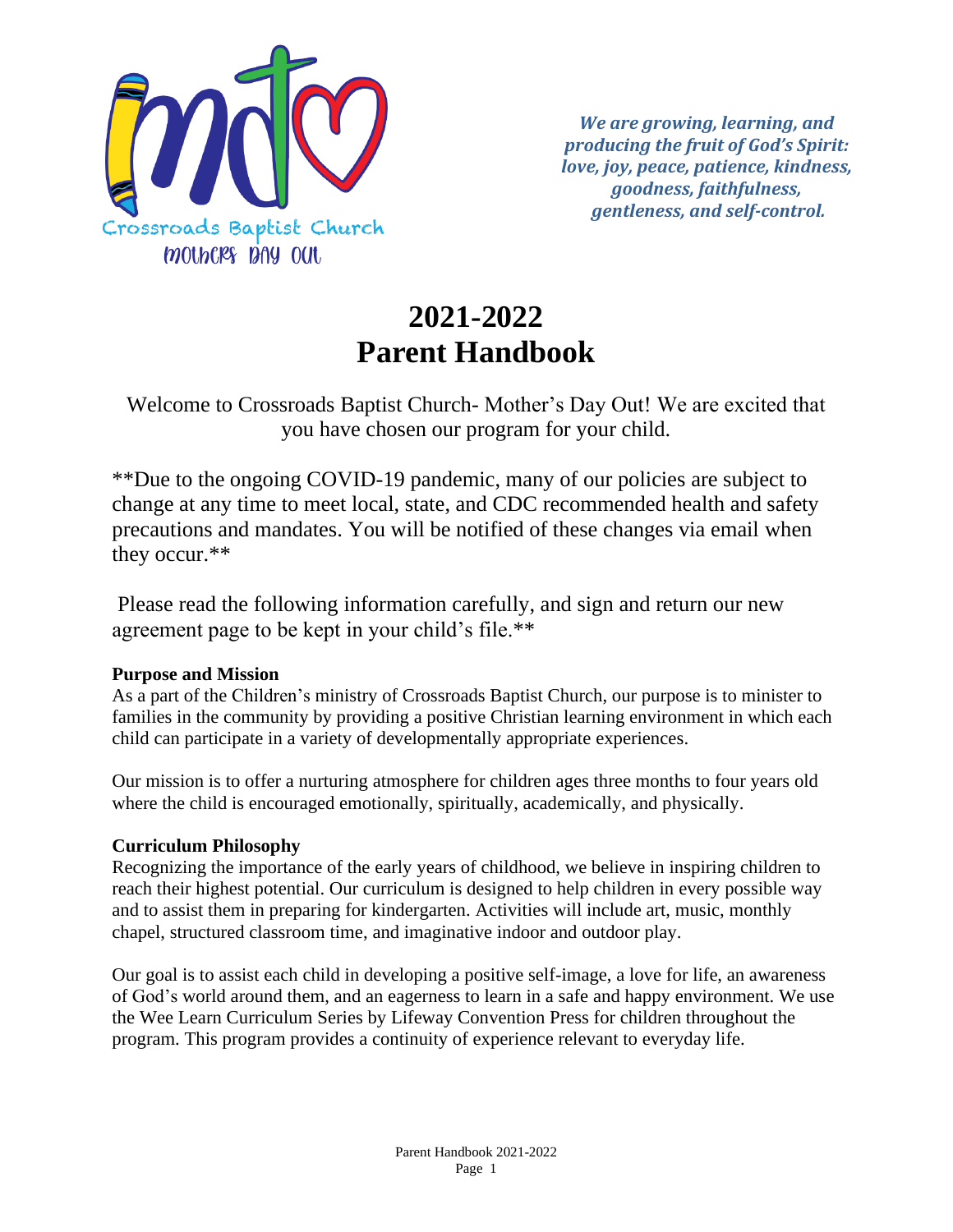# **Requirements for Admission**

- An enrollment fee of \$60 per child will be due with Fall enrollment. An additional supply fee of \$60 per child will be due in January of 2022. New families enrolling in January will be asked to pay both fees within the first 2 months of attendance.
- The following registration forms are also required to be completed and returned before a child can attend the program. They are available as part of our Enrollment Packet.
	- o **Enrollment Form**
	- o **Medical Release**
	- o **Picture Permission Form**
	- o **Parent Handbook Agreement**
	- o **Current Immunization Record or Affidavit of Exemption**

## **Tuition**

- **Tuition rates for the 2021-2022 school year:**
	- One child: \$210/mo
	- $\blacksquare$  Two siblings: \$320/mo
	- Three siblings:  $$430/mo$
	- $\blacksquare$  Four siblings: \$540/mo
- We highly encourage families to pay all tuition and fees online at [www.cbcsa.net/mothers-day-out](http://www.cbcsa.net/mothers-day-out)
- If you must pay with checks or cash, please place your payment in a clearly labeled envelope. A staff member will be available during pick up and drop off on the first Tuesday of each month to receive these payments. Please do not give your payment to anyone other than this designated staff member. Cash or check payments made after the first Tuesday of the month, must be given directly to the Director or Assistant Director.
- If paying by cash, a receipt of payment will be sent home with your child at the end of the next business day.
- Tuition is due the first Tuesday of each month. A \$10.00/week late fee will be charged for payments not received by the end of business day the second MDO day of the month, unless prior payment arrangements are made with the MDO director.

## **Charges Other Than Tuition**

| Registration fee:   | \$60/child per semester for families registering to start September 2021,<br>non-refundable |
|---------------------|---------------------------------------------------------------------------------------------|
|                     | \$120 for families registering to start January 2022- can be split between                  |
|                     | the first two months of enrollment, non-refundable                                          |
| Late payment fee:   | \$10.00 per week after the second MDO day of the month, unless prior                        |
|                     | payment arrangements are made with the MDO director                                         |
| Returned check fee: | \$10.00 per occurrence                                                                      |
| Late pick up fee:   | \$5.00 for every five minutes after 2:10pm                                                  |
|                     | \$5.00 for every five minutes after the allotted 30 min for pick up if parent               |
|                     | is called for early pick-up due to a health concern                                         |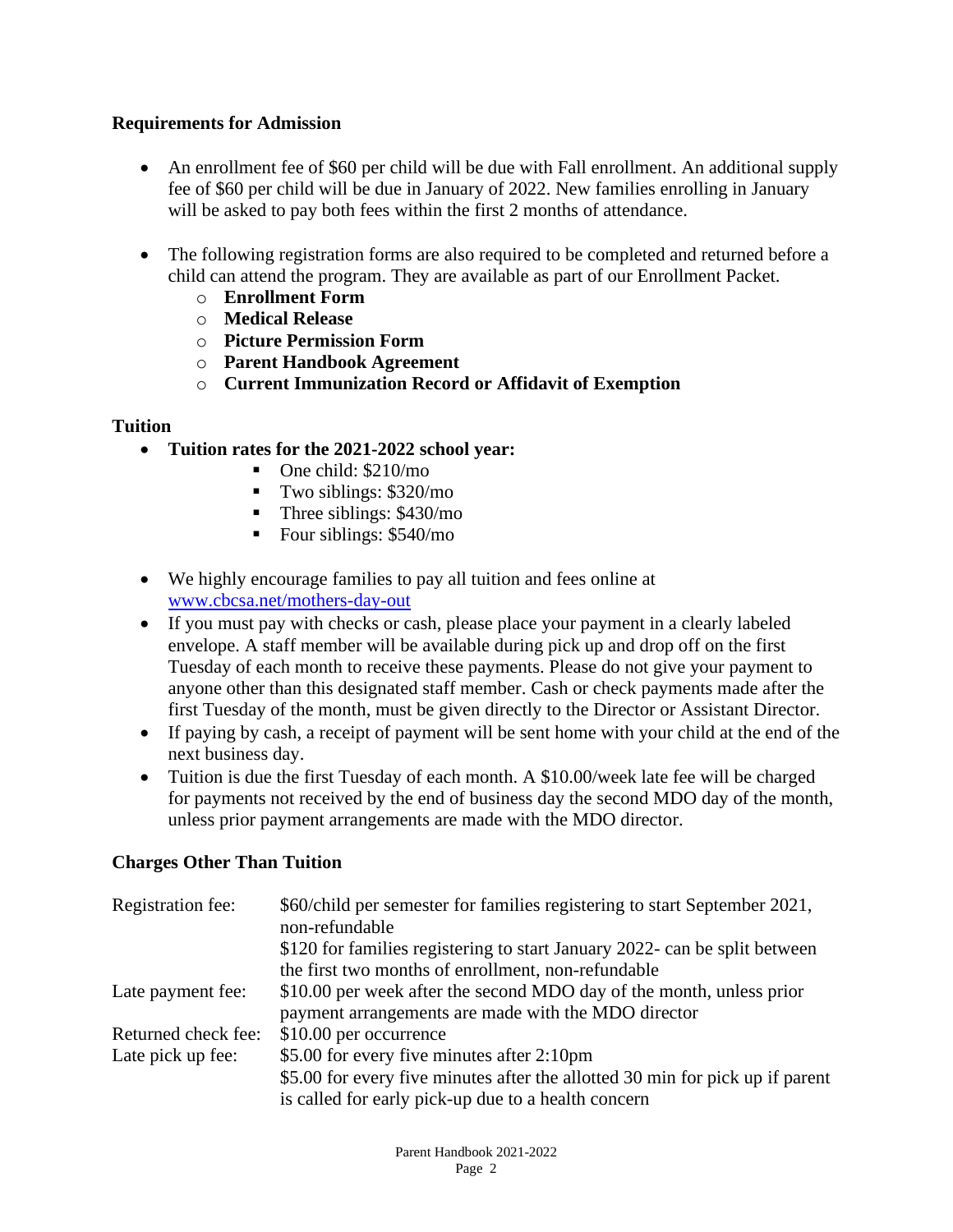# **Prorating**:

*Crossroads MDO will pro-rate tuition for the following:*

- Start dates that fall after the first week of the month.
- MDO mandated school or classroom closures that are health related and cause families to miss 5 or more consecutive days of MDO care.

*Crossroads MDO will not pro-rate tuition for the following:*

- Thanksgiving Break, Christmas Break, New Years Break, Spring Break
- MDO mandated school or classroom closures that are health related and cause families to miss 4 or less consecutive days of MDO care.
- Emergency weather closures or delays
- Absence due to vacations
- Absence due to personal or family illness
- Absence due to personal choice not to attend care for a period of time, with intent to have your child's spot held for eventual return.
- Early withdrawal from the program

# **Withdrawal**

We ask that you give us as much notice as possible when you find the need to withdraw your child from the program. Please note that we do not give tuition reimbursements for early withdrawal. To give notice of withdrawal, please complete our withdrawal form available on our website and email it to the MDO Director at [mdo@cbcsa.net](mailto:mdo@cbcsa.net)

If a child has missed more than 3 consecutive MDO days without receipt of tuition payment and/or communicated explanation of absence, MDO reserves the right to assume withdrawal and fill this spot in the class.

# **Hours of Operation**

Our hours of operation are Tuesdays and Thursdays beginning at 8:45 a.m. and ending promptly at 2:00 p.m. Pick up time begins at 1:45pm. It is important that parents pick up their children on time to avoid additional charges. A fee of \$5.00 for every five minutes past 2:05 p.m. will be collected at the time the child is picked up.

# **Drop Off Procedures**

- o **Drop off times will be staggered as follows:**
	- Families with multiple children enrolled 8:45am
	- Families with a single child enrolled-9:00am
- o **Drop off for all students ages 2-4 will be done carpool style**
	- Families dropping off students should enter through the Guilbeau Rd. entrance and follow the marked route for drop off.
	- A color-coded sign with the child's first initial, last name and class name listed in large, bold font will be given to each family during fall orientation or upon enrollment. This must be hung on your rearview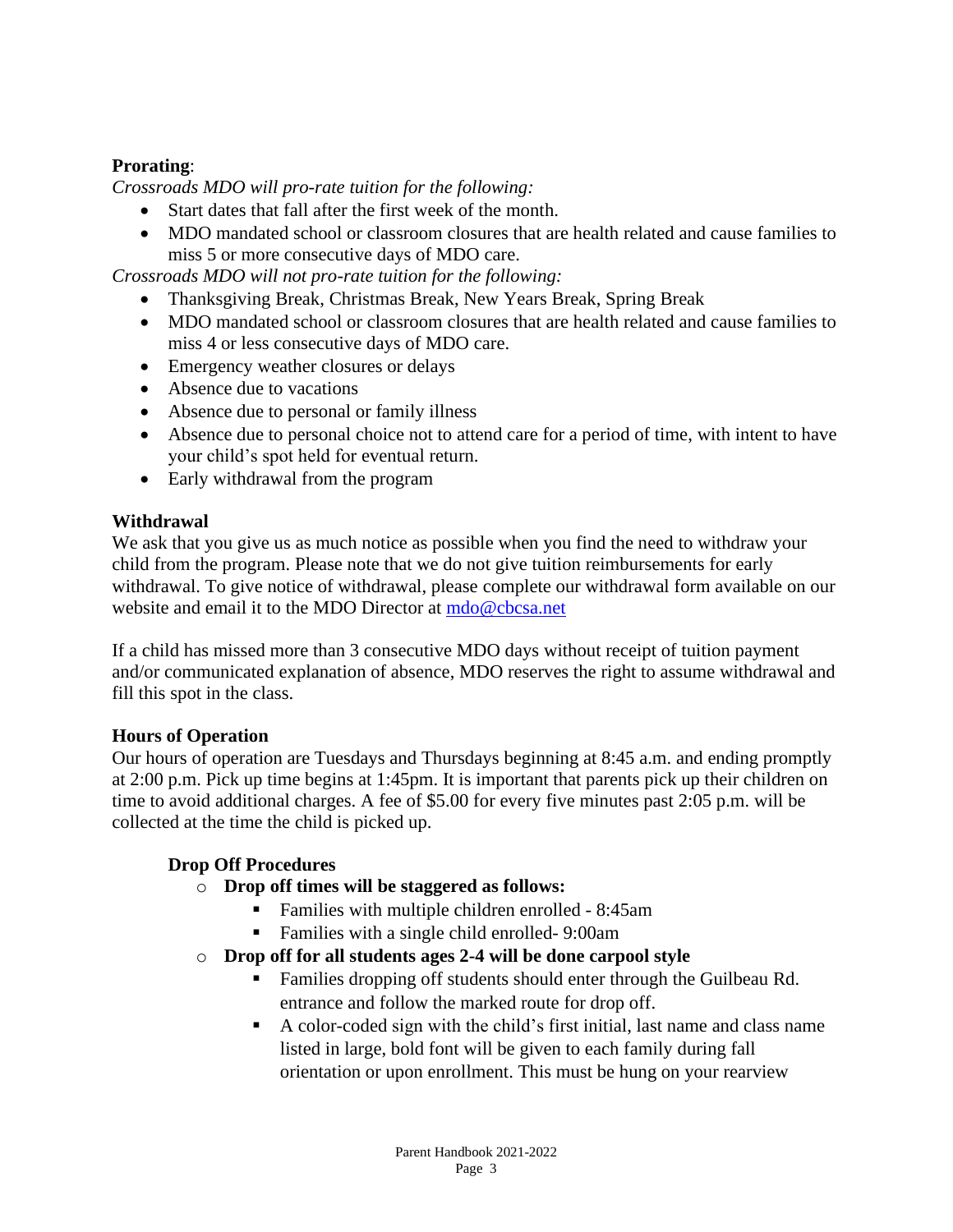mirror for carpool- we recommend attaching it to a pants/skirt hanger for ease.

- A team of teachers will joyfully greet children at their vehicles and provide a health and temperature check prior to parent/guardian leaving. Parents will assist their children out of the vehicle and gather necessary items for the teacher to take to the classroom. The children will then be escorted to their classroom by a member of MDO staff.
- o **Drop off for all students under the age of two will be done directly to their classrooms:**
	- Please enter at the Tezel Rd. entrance and park in the front parking lot.
	- A staff member will be stationed at the door under the large awning by the toddler playground to do a health and temperature check.
	- No more than one family per classroom will be allowed in the building at one time. Others will be asked to wait under the awning by the toddler playground.
	- Up to two adults are allowed inside to drop off the child, and the adults must wear a face covering while inside the building.
	- All persons entering the building will be required to have their temperature checked and sanitize their hands before entrance.
- o If you have children of multiple ages attending MDO, older children should be dropped off first via carpool, and younger children taken to their classroom afterward. Please park in the front parking lot (Tezel Rd. Entrance) for classroom drop off.
- o Out of consideration for those waiting behind you, drop off time should not be used for extended communication with staff members or other families. If there is an issue that must be discussed at length, please notify the teacher and/or director to set a specified meeting time.
- o We cannot admit any child exhibiting any of the following symptoms into the program:
	- Fever of 100.4 or above (subject to change based on CDC recommendations)
	- Cough
	- Shortness of breath or difficulty breathing
	- $\blacksquare$  Chills\*
	- $\blacksquare$  Repeated shaking with chills\*
	- $\blacksquare$  Muscle pain\*
	- Headache<sup>\*</sup>
	- Sore throat<sup>\*</sup>
	- New loss of taste or smell\*
	- Has had any contact with someone with a confirmed diagnosis of COVID-19; is under investigation for \*COVID-19; or is ill with a respiratory illness in the previous 14 days
- **Pick up Procedures**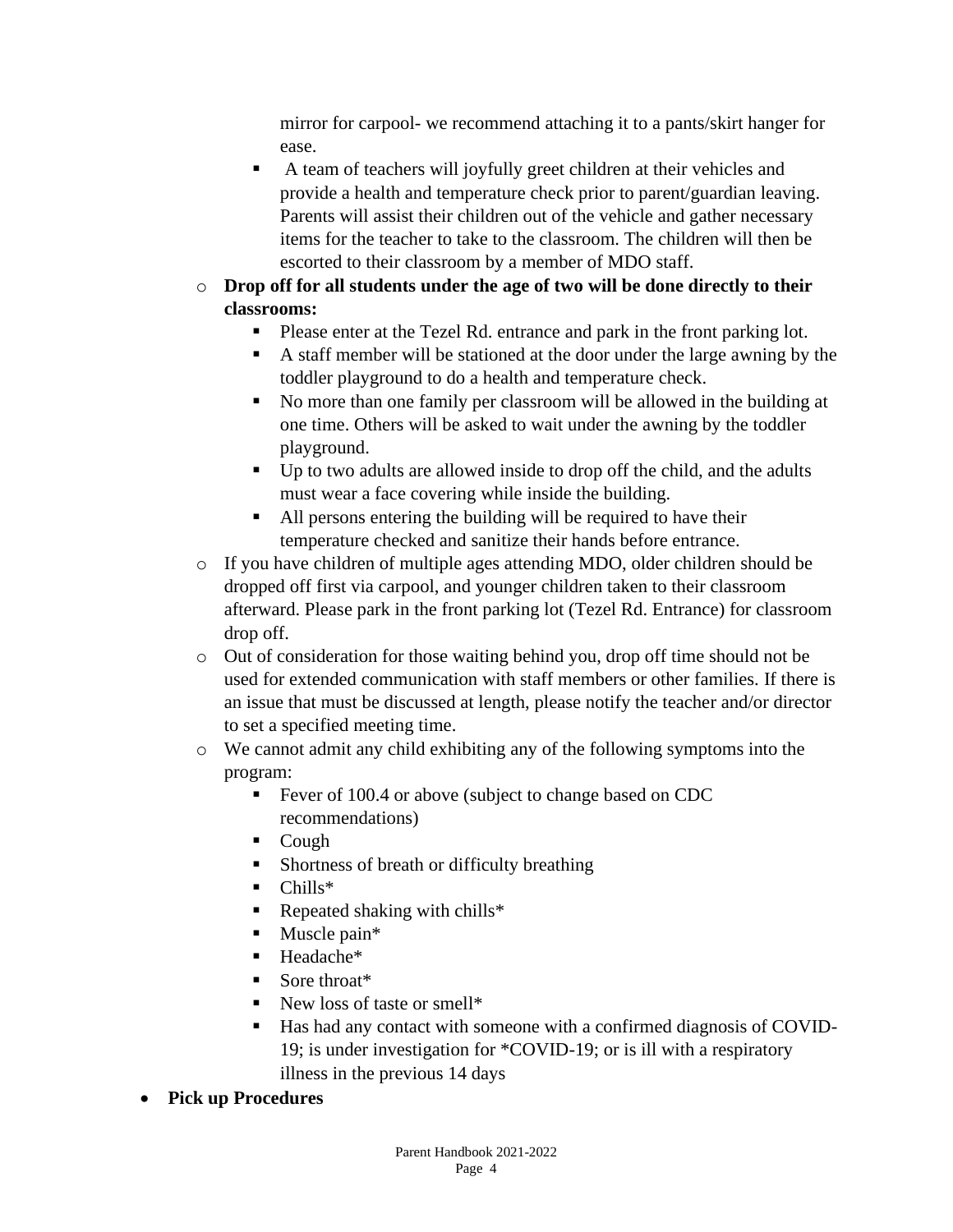- o Pick up for all students begins at 1:45pm. Any student still present by 2:00pm will be kept in a designated room with adult supervision in the Faith building until their parent or guardian arrives. A late fee of \$10 per 5 minutes will be charged if child is still present after 2:10pm.
- o **Pick up for students 2 and older will be done carpool style.**
	- Students will line up by class with their teachers in a pre-designated area by 1:45pm to be ready for pick up.
	- Families picking up students should enter through the Guilbeau Rd. entrance and follow the marked route for pick up.
	- A color-coded sign with the child's first initial, last name and class name listed in large, bold font will be given to each family during fall orientation or upon enrollment. This must be hung on your rearview mirror for carpool- we recommend attaching it to a pants/skirt hanger for ease.
	- A team of teachers will escort children to their vehicles with their belongs. Parents will be responsible for getting the child buckled into the car safely.
	- Out of consideration for those waiting behind you, pick up time should not be used for extended communication with staff members or other families.
- o **Children under the age of 2 may be picked up directly from their classrooms.** 
	- No more than one family per classroom will be allowed in the building at one time.
	- Up to two adults are allowed inside to pick up the child, and the adults must wear a face covering while inside the building.
	- All persons entering the building will be required to have their temperature checked and sanitize their hands before entrance.
	- Out of consideration for those waiting behind you, pick up time should not be used for extended communication with staff members or other families.
- o If you have children of multiple ages attending MDO, younger children should be picked up first from their classrooms, and older children picked up second via carpool. When parking to pick up a child under the age of 2, please use the front parking lot (Tezel Rd. Entrance).

# **\*\*Maps of the routes mentioned above will be provided for further clarification at fall orientation or upon enrollment if enrolling after fall orientation \*\***

- If you drop your child off late or pick them up early:
	- o You may only do so in front of the Faith building, no matter the age of your child
	- o You must use the Ring doorbell and wait for assistance.
	- o A staff member will greet you at the door
	- o For drop off, that same staff member will provide a health check for your child.
	- o You will be asked to sign in/out your child at the door.
	- o Once your child is signed in or out, a staff member will escort them to or from their classroom.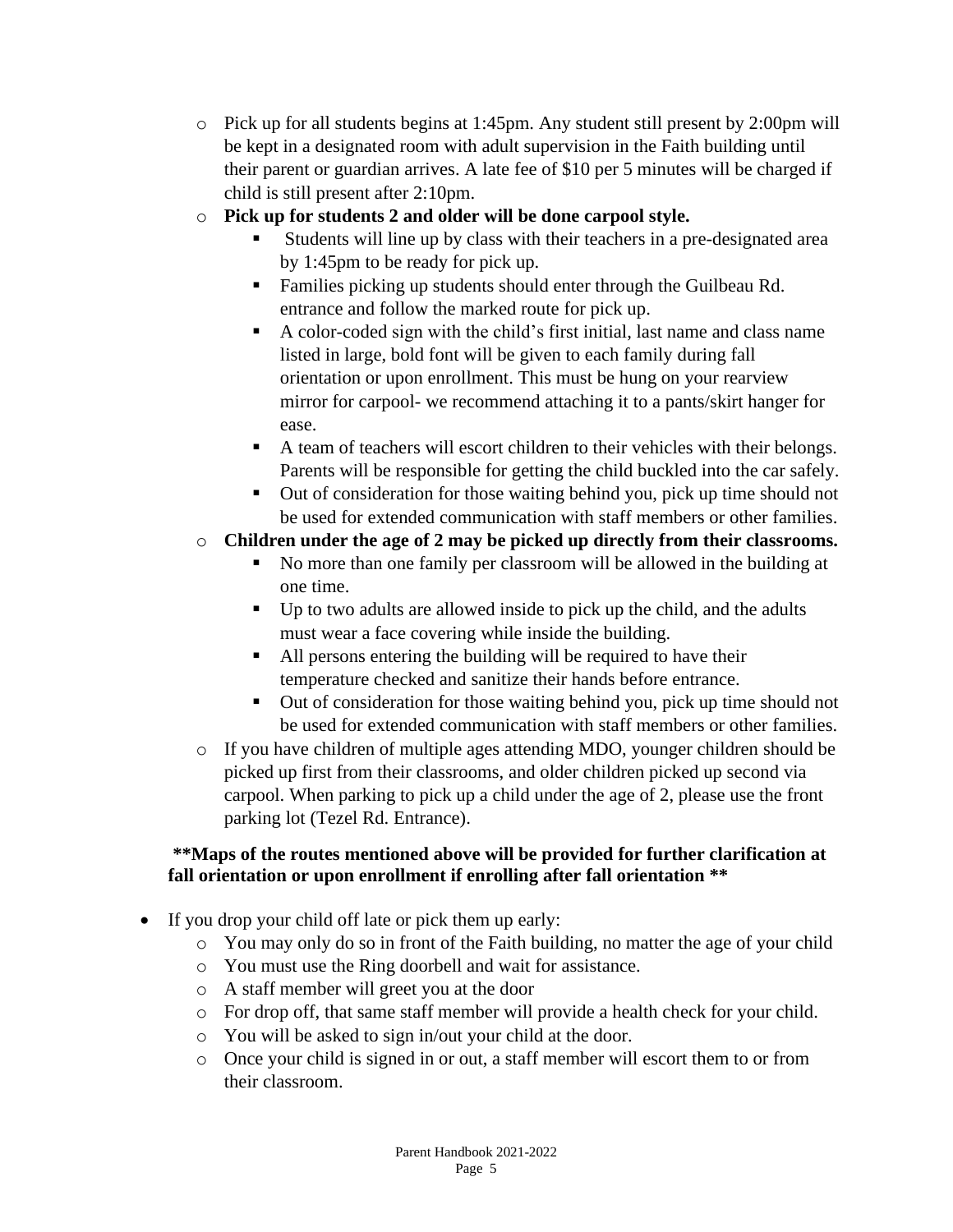- If for some reason the child is to be picked up by anyone other than the parents or authorized person(s), a note must be emailed to the director prior to drop off or pick up, and a driver's license must be shown by the individual at the time of pick-up. This is to ensure the safety of your child while left in our care.
- For safety purposes, please never leave any child or other valuables unattended, including in a parked car.

#### **Visitors**

Due to current health and safety restrictions pertaining to the COVID-19 pandemic, parents and/or relatives are not welcome to casually visit the classrooms at this time. We will continue to monitor recommendations from the state and CDC, and will let you know when/if this policy changes.

#### **Supplies**

Each day, your child will need to bring their own lunch and a snack. Children starting at 18 months old through 4 years old, will also need to bring a nap mat and blanket for rest time, as well as a plastic shoebox for housing individualize art supplies (supplies provided by MDO). These items should be brought with the child on the first day of school and nap items will be sent home daily for laundering.

All children should bring an extra set of clothes, 3-5 diapers/pull-ups, and sippy cups/bottles/water bottles as needed. Please be sure to label each item clearly.

#### **Snack Time**

We ask that you bring a healthy snack for your child, including a small drink. We will take the children to the water fountain as needed.

## **Rest Time**

Each child will have a rest period each day. It is not mandatory for the child to sleep, but he/she must lie down and remain quiet during the rest period. Please bring a vinyl nap mat for each child starting at about ages 18 months and older to lie on, and a sheet or blanket. If children have a special stuffed animal or doll to sleep with, they may bring it in their bag for rest time only. However, if this naptime object becomes a distraction to the child or to the class, the child will be asked not to bring it to class again. We highly discourage the children from bringing any other toys for the day.

## **Health/Illness**

Children should be free of fever and other symptoms without the aid of fever-reducing medications for 24 hours prior to the start of an MDO day. They are not allowed in the classroom if they show signs of illness, including fever, vomiting, or diarrhea. If the child is brought to school and there is any question about the child's condition and how they might affect their classmates and teachers, the teacher and director will make a decision as to whether the child may remain in the classroom that day.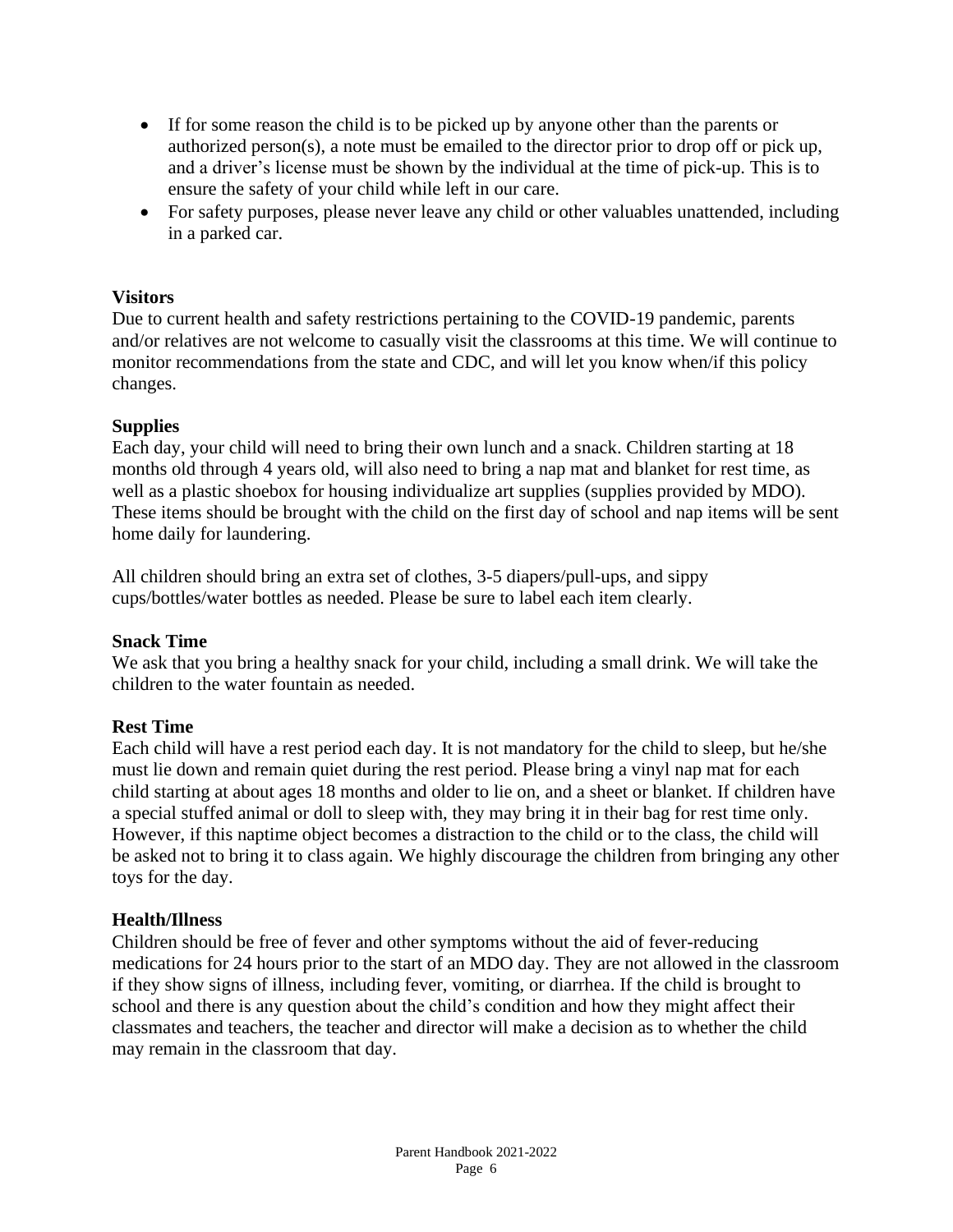If your child is required to take prescription medications during school hours, a **Medication Permission Slip** must be filled out and kept on file. The parent must be very specific about dates, times, and dosages to be given. No medication will be given without this form. All medication will be kept in the school office. All medication must have the prescription label on the medication. We will not administer non-prescription medications.

Parents are to notify the school office as soon as possible if their child has any communicable conditions such as lice, chicken pox, mumps, flu, etc.

#### **Discipline**

Discipline and guidance will be caring and consistent. Our first method will be positive guidance, encouraging the child in a positive manner so that he/she may redirect himself toward positive behavior. If the child's behavior is such that he/she harms himself, others, or property, the child will be isolated from the group and the behavior discussed. Again, positive guidance will be used to encourage the child to redirect. If the child's behavior goes beyond these guidelines, the parent will be notified for a conference to discuss the behavior and possible solutions. At all times, discipline will be done fairly, lovingly, and prayerfully.

If a child is seen injuring other children, aka biting/hitting/throwing toys, more than 2x on a given day, and is unresponsive to the teacher's efforts to correct this behavior, parents will be called to pick up their child for that day.

#### **Open House**

Whether this will be the first school your child attends or just a new place for him/her, it is our desire to make it a happy and memorable experience for both you and your child. An Open House will be scheduled before classes start to familiarize your child with the new surroundings. This will offer a relaxed time for parent and child to explore and ask questions before the first day. A notice will be mailed in August to notify parents of the day and time for Open House.

#### **Parent Volunteer Program**

The teacher may request volunteers for certain days such as classroom parties, or special occasions. There may also be times that you, as parents, may choose to help with special events. Please check with your child's teacher or the MDO director to establish the best time to participate.

#### **Class Parties**

At this time, we will not be hosting class parties of any kind. We hope to re-include this fun privilege in the near future, and will continue to monitor official health recommendations to determine if/when this can return to our program.

#### **Holidays and Inclement Weather**

Our Mother's Day Out will generally follow the Northside school calendar for holidays. An MDO calendar will be published monthly informing you of these dates as well as other MDO information.